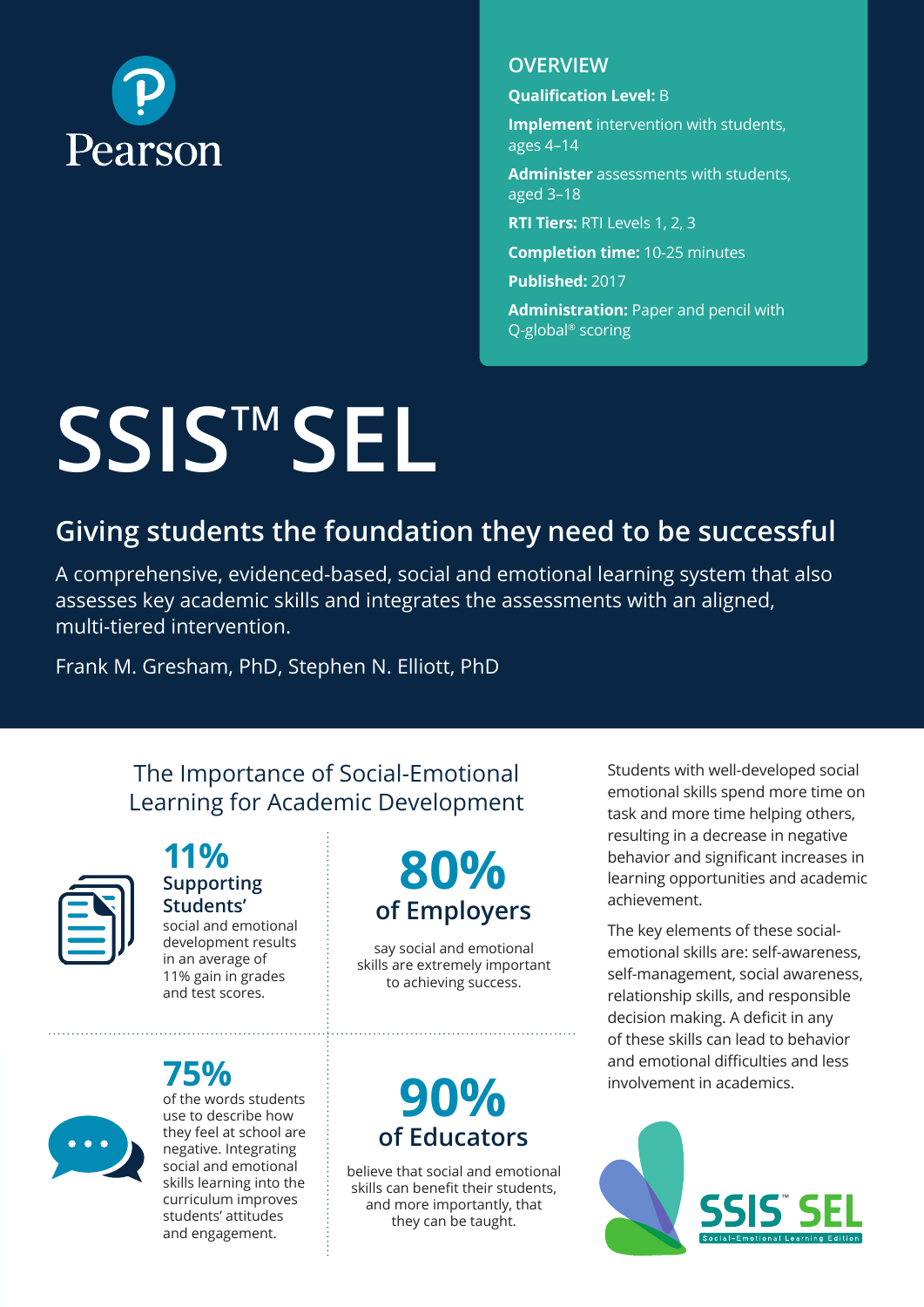#### **What is SEL?**

Fully aligned with the CASEL framework, the SSIS™ SEL edition provides evidence-based tools to assess and teach skills in each of the five SEL domains as well as the three key academic competencies established in the original Social Skills Improvement System:

- 1. Self-awareness
- 2. Self-management
- 3. Social awareness
- 4. Relationship skills
- 5. Responsible decision making
- 6. Motivation to learn
- 7. Reading skills
- 8. Mathematics skills

The **SSIS SEL Classwide Intervention Program (CIP)** is a S.A.F.E.—Sequenced, Active, Focused, and Explicit program for students.

The PowerPoint lessons, videos, role-playing exercises, and a variety of cue cards make each lesson an engaging learning experience for all students!



© 2017 CASEL

# *The good news!*  **These skills can be TAUGHT and continuously IMPROVED.**

The most effective approach to preventing these challenging behaviors is to:

- **•** Directly teach foundational social and emotional skills
- **•** Create a classroom environment where social emotional skills are talked about, practiced, and supported by the teacher and peers
- **•** Model and reinforce periodic self-monitoring of one's social emotional well-being and continued efforts to improve

The social emotional learning skills that students need to be successful can be taught using the classroom-tested, evidenced-based skill units in the **SSIS SEL Classwide Intervention Program (CIP)**.

The SSIS SEL provides universal intervention for students ages 4–14 and can also be used for small groups in Tier 2 and 3 interventions. It covers the entire assessment cycle of screen, assess, intervene, monitor, and evaluate with tools that are fully aligned allowing you to assess the same skills that you teach!

**Alignment of SEL Skills that are Valued, Assessed, and Taught!**

CASEL SEL Competencies

Screening Assessments of SEL Skills

Classwide Intervention for SEL Skills

Diagnostic Assessment of SEL Skills

Small Group Interventions for SEL Skills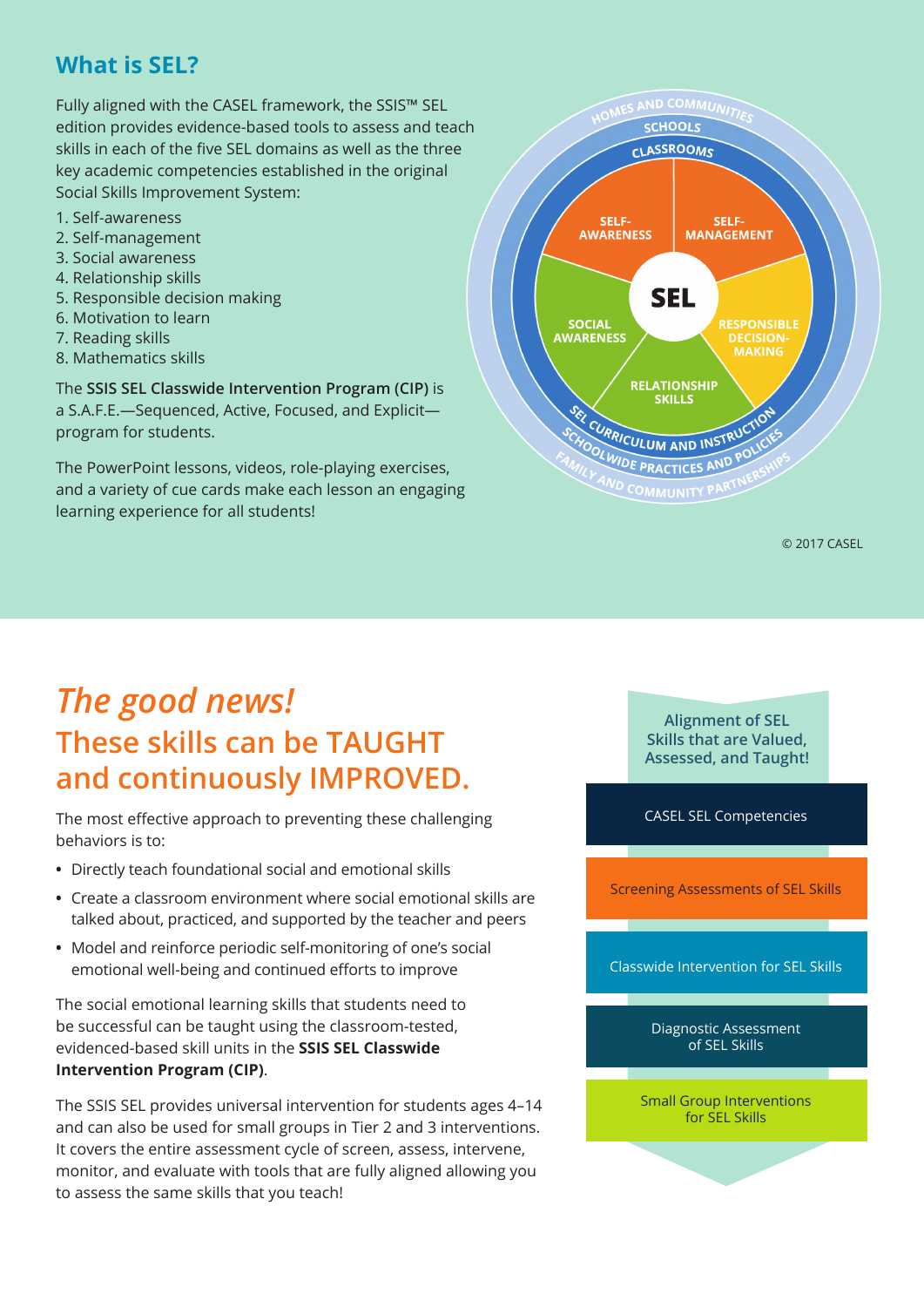# **Develop each of the five major SEL competence domains.**



While most social emotional skills intervention systems have addressed basic social competencies, the SSIS SEL Edition has taken it a step further to provide educators and other users with a comprehensive social and emotional skills learning solution.



#### **Features & Benefits**

**Updated and Aligned—**This revision brings the SSIS in line with the Australian Curriculum and addresses core social-emotional skills.

**Comprehensive—**The SSIS SEL includes the full assessment cycle, and is the only SEL measure to also assess key academic skill areas.

**Effective—**The SSIS SEL is a highly engaging and focused intervention solution proven effective for improving children's social and academic performance.

For more information including pricing visit **[pearsonclinical.com.au/](http://pearsonclinical.com.au/SSISSEL) [SSISSEL](http://pearsonclinical.com.au/SSISSEL)**